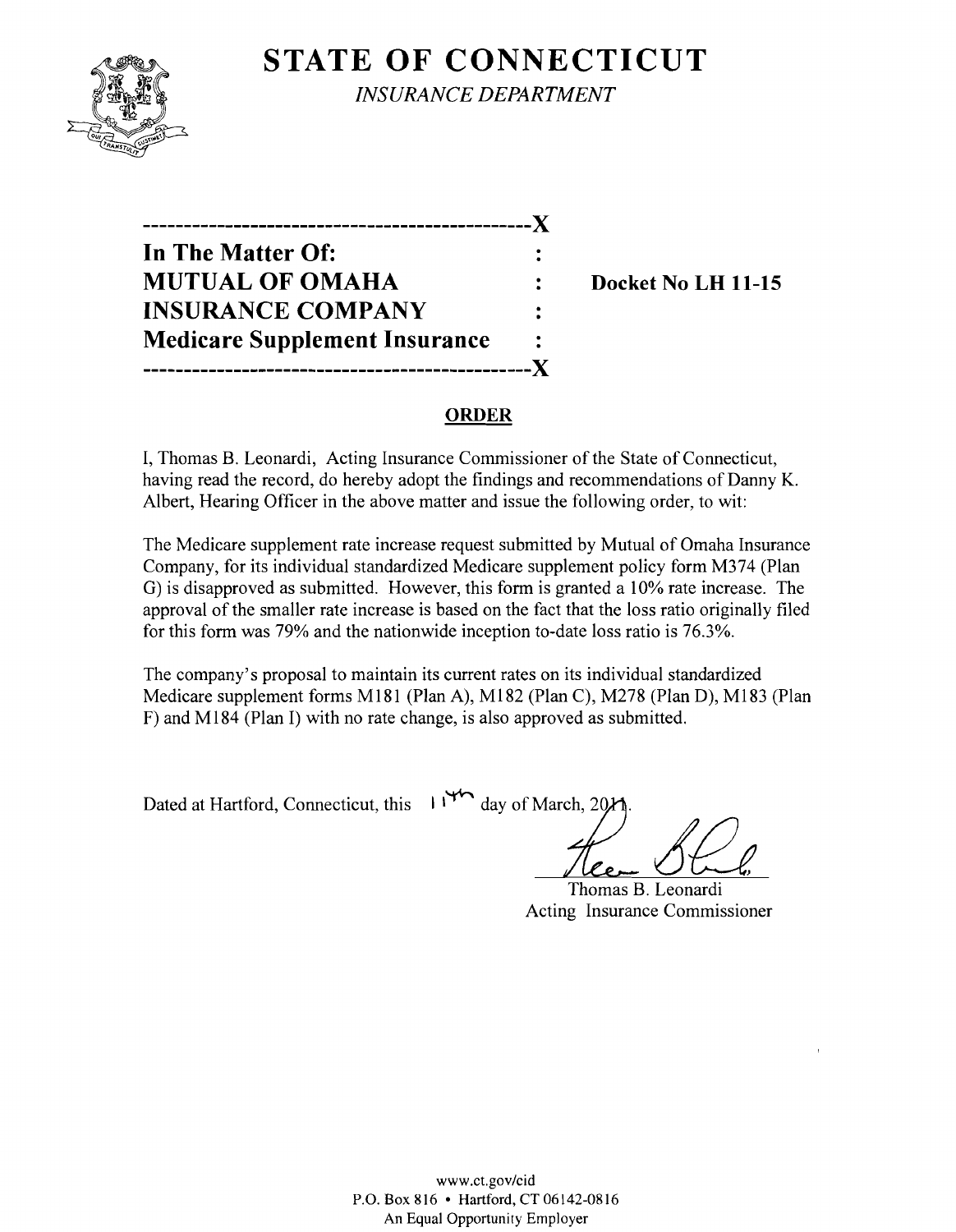# **STATE OF CONNECTICUT**



*INSURANCE DEPARTMENT* 

**-----------------------------------------------)(** 

**In The Matter Of: MUTUAL OF OMAHA : Docket No. LH 11-15 INSURANCE COMPANY Medicare Supplement Insurance -----------------------------------------------)(** 

# **PROPOSED FINAL DECISION**

# 1. **INTRODUCTION**

The Insurance Commissioner of the State of Connecticut is empowered to review rates charged for individual and group Medicare supplement policies sold to any resident of this State who is eligible for Medicare. The source for this regulatory authority is contained in Chapter 700c and Section 38a-495a of the Connecticut General Statutes.

After due notice a hearing was held at the Insurance Department in Hartford on February 23, 201 1 to consider whether or not the rate increase requested by Mutual of Omaha Insurance Company on its individual standardized supplement business should be approved.

No members from the general public attended the hearing.

No company representatives attended the hearing.

The hearing was conducted in accordance with the requirements of Section 38a-474, Connecticut General Statutes, the Uniform Administrative Procedures Act, Chapter 54 of the Connecticut General Statutes, and the Insurance Department Rules of Practice, Section 38a-8-1 et seq. of the Regulations of Connecticut State Agencies.

A Medicare supplement (or Medigap) policy is a private health insurance policy sold on an individual or group basis which provides benefits that are additional to the benefits provided by Medicare. For many years Medicare supplement policies have been highly regulated under both state and federal law to protect the interests of persons eligible for Medicare who depend on these policies to provide additional coverage for the costs of health care.

Effective December 1, 2005, Connecticut amended its program of standardized Medicare supplement policies in accordance with Section 38a-495a of the Connecticut General Statutes, and Sections 38a-495a-l through 38a-495a-21 of the Regulations of Connecticut Agencies. This program, which conforms to federal requirements, provides that all insurers offering Medicare supplement policies for sale in the state must offer the basic "core" package of benefits known as Plan A. Insurers may also offer anyone or more of eleven other plans (Plans B through L).

> www.cLgov/cid P.O. Box 816 • Hartford, CT 06142-0816 An Equal Opportunity Employer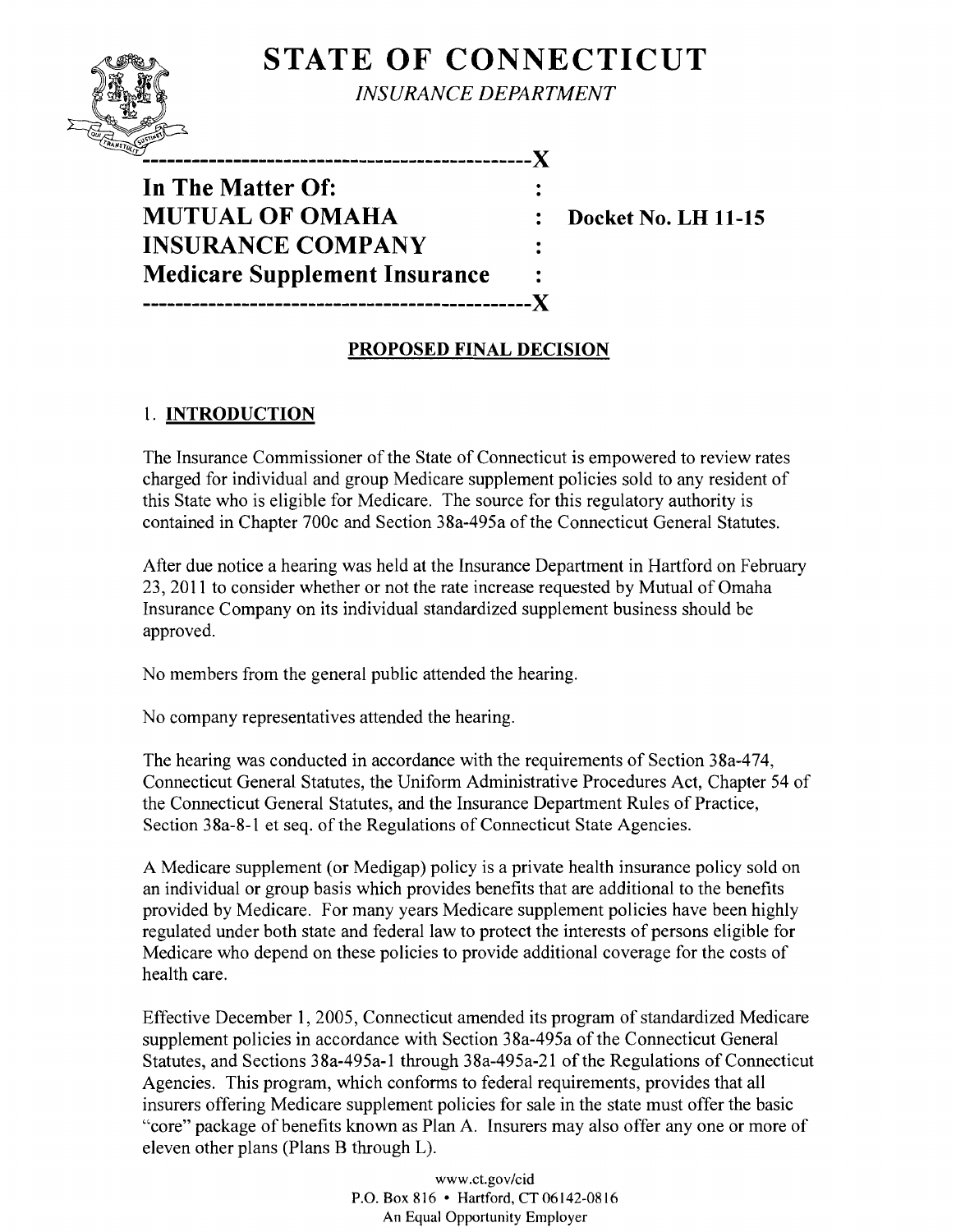Effective January 1,2006, in accordance with Section 38a-495c of the Connecticut General Statutes (as amended by Public Act 05-20) premiums for all Medicare supplement policies in the state must use community rating. Rates for Plans A through L must be computed without regard to age, gender, previous claims history or the medical condition of any person covered by a Medicare supplement policy or certificate.

The statute provides that coverage under Plan A through L may not be denied on the basis of age, gender, previous claims history or the medical condition of any covered person. Insurers may exclude benefits for losses incurred within six months from the effective date of coverage based on a pre-existing condition.

Effective October 1, 1998, carriers that offer Plan B or Plan C must make these plans as well as Plan A, available to all persons eligible for Medicare by reason of disability.

Insurers must also make the necessary arrangements to receive notice of all claims paid by Medicare for their insureds so that supplemental benefits can be computed and paid without requiring insureds to file claim forms for such benefits. This process of direct notice and automatic claims payment is commonly referred to as "piggybacking" or "crossover".

Sections 38a-495 and 38a-522 of the Connecticut General Statutes, and Section 38a-495a-l0 of the Regulations of Connecticut Agencies, state that individual and group Medicare supplement policies must have anticipated loss ratios of 65% and 75%, respectively. Under Sections 38a-495-7 and 38a-495a-10 of the Regulations of Connecticut Agencies, filings for rate increases must demonstrate that actual and expected losses in relation to premiums meet these standards, and anticipated loss ratios for the entire future period for which the requested premiums are calculated to provide coverage must be expected to equal or exceed the appropriate loss ratio standard.

Section 38a-473 of the Connecticut General Statutes provides that no insurer may incorporate in its rates for Medicare supplement policies factors for expenses that exceed 150% of the average expense ratio for that insurer's entire written premium for all lines of health insurance for the previous calendar year.

## II. **FINDING OF FACT**

After reviewing the exhibits entered into the record of this proceeding, the testimony of the witnesses, and utilizing the experience, technical competence and specialized knowledge of the Insurance Department, the undersigned makes the following findings of fact:

1. Mutual of Omaha has requested the approval of a 20% rate increase for its individual standardized Medicare supplement policy form Plan G and no rate change for Plans A, C, D, F and 1.

The increase would go into effect on 5/1/2010.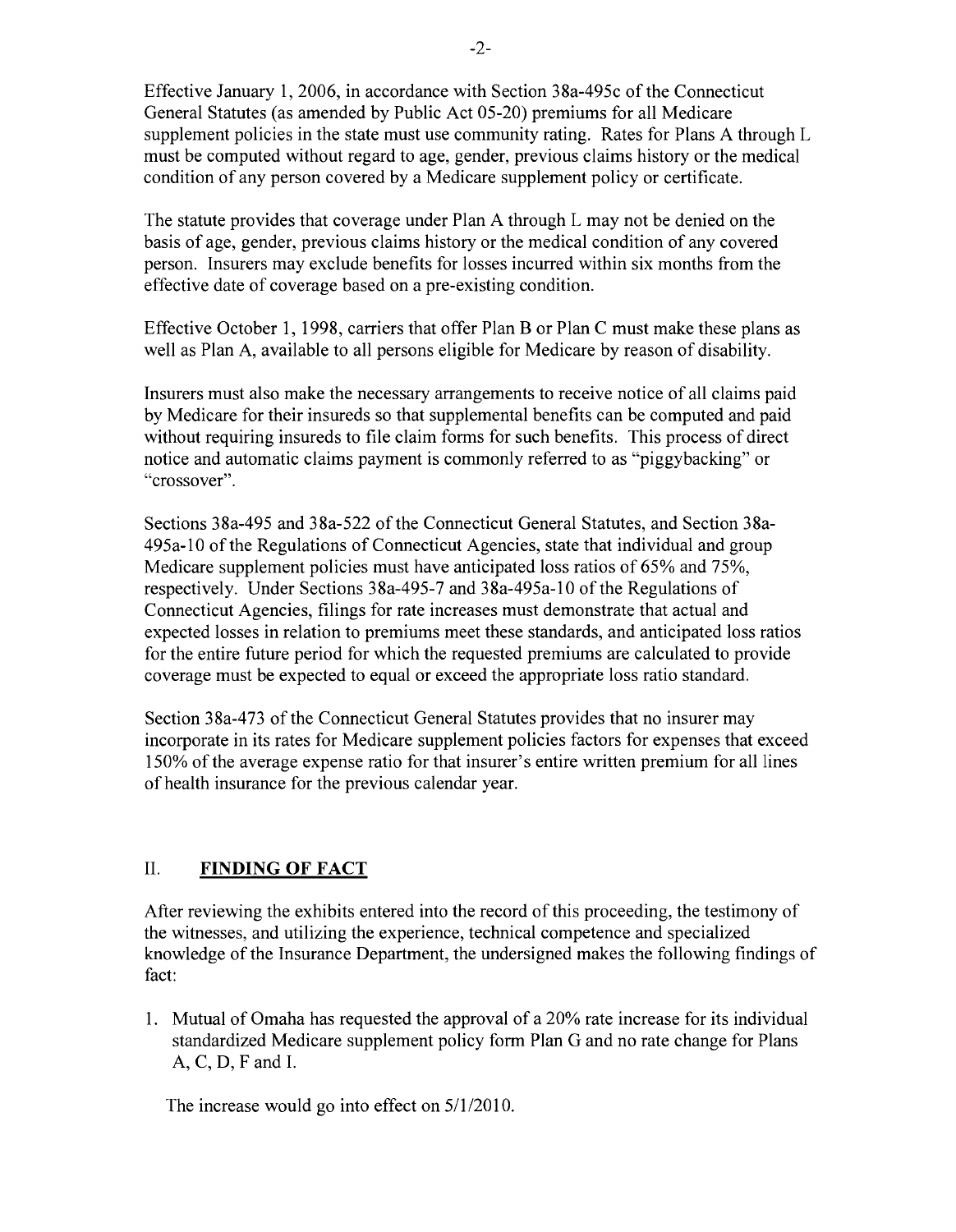| Plan  | Connecticut | Nationwide |
|-------|-------------|------------|
| A     |             | 1,906      |
| C     | 20          | 7,094      |
| D     | 145         | 10,935     |
| F     | 369         | 98,094     |
| G     | 296         | 19,688     |
|       | 10          | 157        |
| Total | 845         | 137,874    |

2. The following are estimated 9/30/2010 in-force counts in Connecticut and on a nationwide basis:

3. The following are the last rate increases approved for these policies with corresponding effective dates:

| Plan         | Increase | <b>Effective Date</b> |
|--------------|----------|-----------------------|
| $\mathbf{A}$ | 15.0%    | 5/1/2010              |
| C            | $9.0\%$  | 5/1/2010              |
| D            | 15.0%    | 5/1/2009              |
| F            | 15.0%    | 5/1/2009              |
| G            | 20.0%    | 5/1/2010              |
|              | 10.0%    | 5/1/2007              |

- 4. The subject policies were agent solicited. This is a closed block of business.
- 5. Mutual of Omaha certified that their expense factors are in compliance with section 38a-473, C.G.S.
- 6. Mutual of Omaha has conformed to subsection  $(e)$  of section 38a-495c, C.G.S. regarding the automatic processing of Part A and B claims.
- 7. The proposed rates are designed to satisfy the Connecticut regulatory loss ratio of 65%.
- 8. Below are the estimated loss ratios in Connecticut for 2009, 2010 (estimated through year-end) and from inception-to-date:

| Plan         | 2009   | 2010  | Inception-to-date |
|--------------|--------|-------|-------------------|
| $\mathbf{A}$ | 83.5%  | 67.7% | 139.1%            |
| C            | 60.6%  | 62.5% | 76.9%             |
| D            | 53.9%  | 56.1% | 75.2%             |
| F            | 57.5%  | 59.9% | 68.0%             |
| G            | 101.4% | 92.7% | 101.9%            |
|              | 43.6%  | 53.5% | 63.0%             |
| Total        | 75.0%  | 70.3% | 75.9%             |